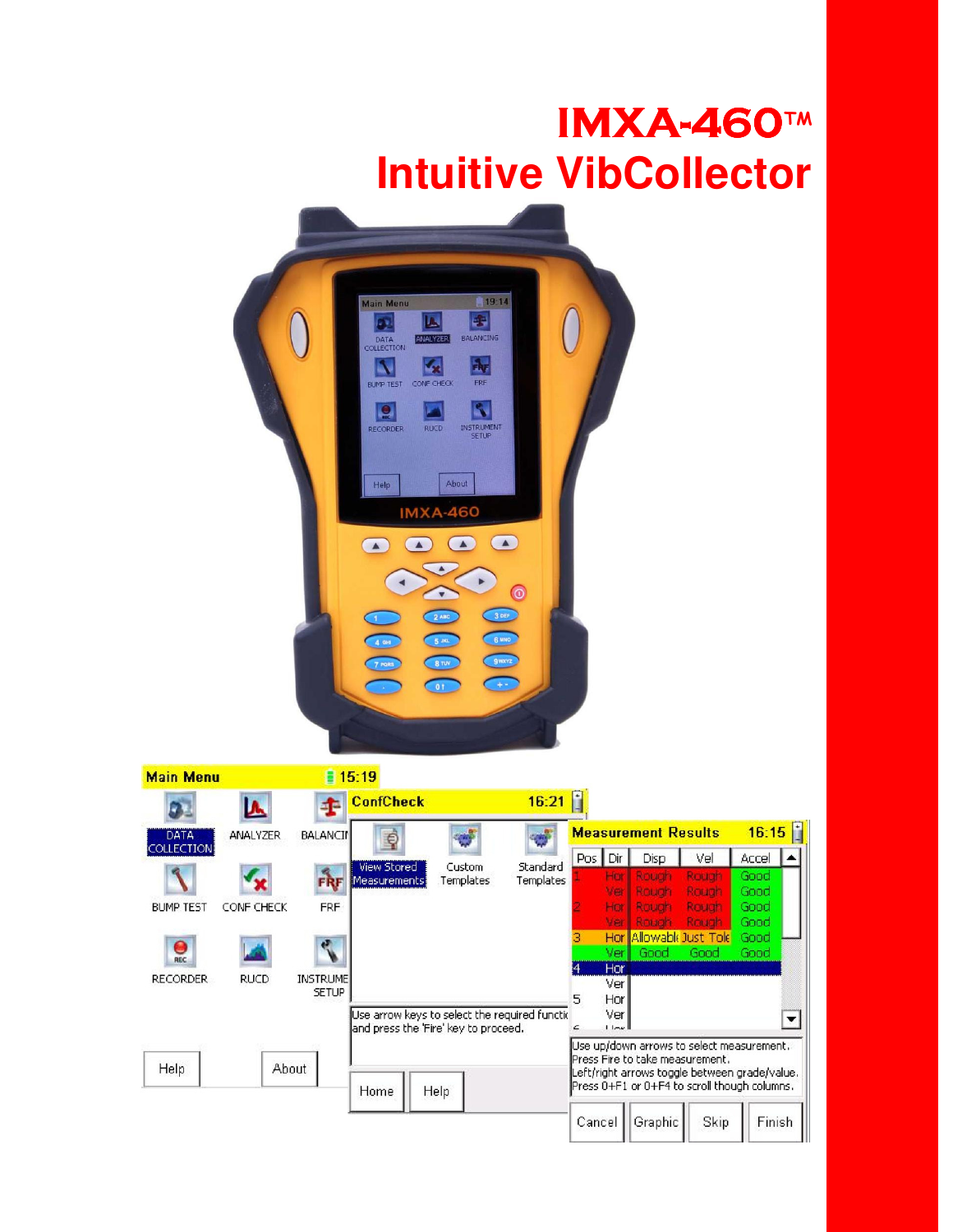## The concept

IMXA-460<sup>™</sup> is a powerful, real-time, data collector. Designed to simplify the task and increase the speed of collecting condition monitoring data. It is ideally suited for use in a wide range of industries such as paper, petrochemical and primary metals.

The **IMXA-460<sup>TM</sup>** is capable of measuring, processing, displaying  $\theta$  storing a wide range of measurement parameters. It can collect various types of field data, including vibration information, bearing assessment and process variables. IMXA-460™ enables you to expand its functionality by adding new modules to enhance your analysis capabilities. Simply choose the module required and upload it to the IMXA-460TM.

## Key features

- Portable & Rugged
- Bright colour display
- 2 channel data collection
- Unfiltered and Filtered ORBIT
- Modular in nature
- With VibAnalyst<sup>TM</sup> Software
- ISO 10816 Checks Optional
- Windows CE
- Expandable application modules
- USB/IR & RS-232 communication
- IP 65 rated
- CSA Class I Div 2 Group A,B,C,D
- $CE$  Marked
- **ATEX Zone 2** Optional

## Optional Modules:

#### Analyser Module

- An easy to use FFT analyzer with onscreen phase vector readout.
- Displays Spectrum FFT, Oscilloscope, and live data

### Bump Test Module

- Bump test application for determining resonance frequencies
- Natural frequency of Turbine blades
- Crack Detection in structures
- Structural integrity testings

### Check to Conformance

- Conformance check module, to assess machinery health in accordance with industrial standards (ISO,BS, API etc)
- Allow users to define their own standards.
- Machine type Category based templates
- ISO 10816 Compliant templates

### Balancing module

• Stand alone balancer (static & dynamic couple, single or dual plane).

Allows 1 or 2 planes of balancing fans/ shafts/ impellors.



#### Data Recorder

• Record live vibration data and saves time signature in WAV file format, for later processing.

#### Frequency Response Function

- Performs modal analysis using a calibrated hammer for excitation.
- Measurements can be exported to external software to calculate and animate the Operating Deflection Shapes (ODS).

### Run-Up Coast-Down

- The run up coast down module, used to record and analyze data from machines where noise or vibration levels are changing with speed or are changing with time.
- Allows analysis of run-up and coast-down cycle of machines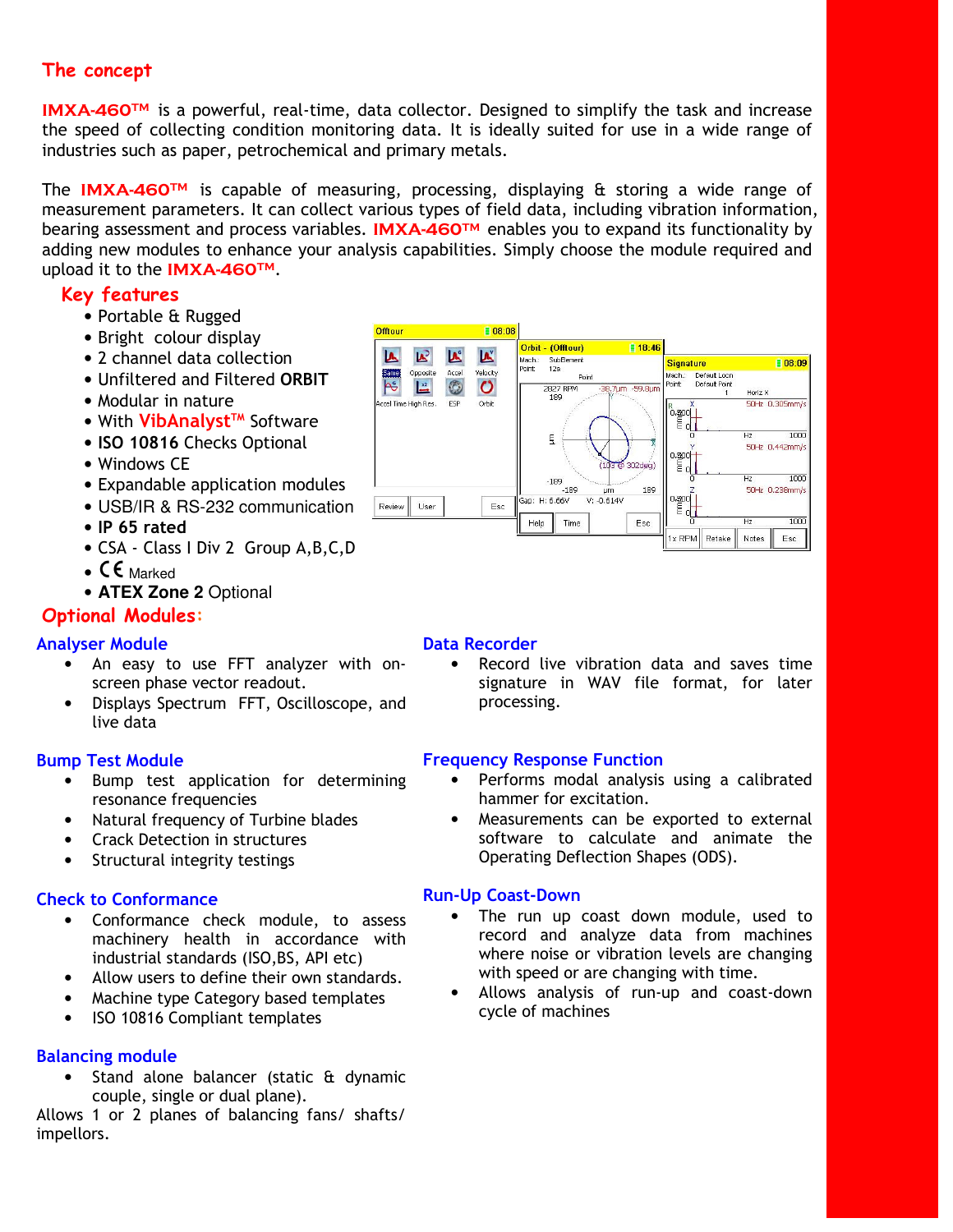## VibAnalyst<sup>™</sup> - Route Management and Vibration Analysis Software

VibAnalyst<sup>™</sup> is the Latest State-of-Art Vibration Route Management and Vibration Analysis Software. It is Compatible with current versions of applications running on 32 bit or 64 bit operating systems. VibAnalyst<sup>™</sup> has high versatility of features and carries several Unique Attributes.



#### **Functions & Functionalities**

VibAnalyst<sup>™</sup> incorporates a large array of functions & their functionalities within itself. Unlike other similar software **VibAnalyst<sup>TM</sup>** is composite whole software. It does not involve smaller modules to achieve data management and data analysis. It is integrated software managing, data / graph zoom / area display, alarm / cursor management and single, dual or multidimensional analysis. The principles of multiplicity, flexibility & customization play great role in these functionalities. The defaults have been provided in all functionalities to help the new user but more experienced user can set functionalities as per his liking.

#### **Features:**

Five levels hierarchy Use for Ever – Comes without a time lock or upgrade compulsion Comprehensive Route uploads and downloads to Data Collector Extremely User Friendly Operation and Navigation Runs and is compatible with Multiple Databases Simple to learn and master with basic skill sets Exceeds Common Requirements of Analysts High Resolution displays Cost Effective and Intuitive

VibAnalyst<sup>TM</sup> is application oriented software and is available in 2 abridged versions. VibAnalyst™ Lite for small and start up users and VibAnalyst™ 440 for IMVA-440 ™ Vibration Analyzer.